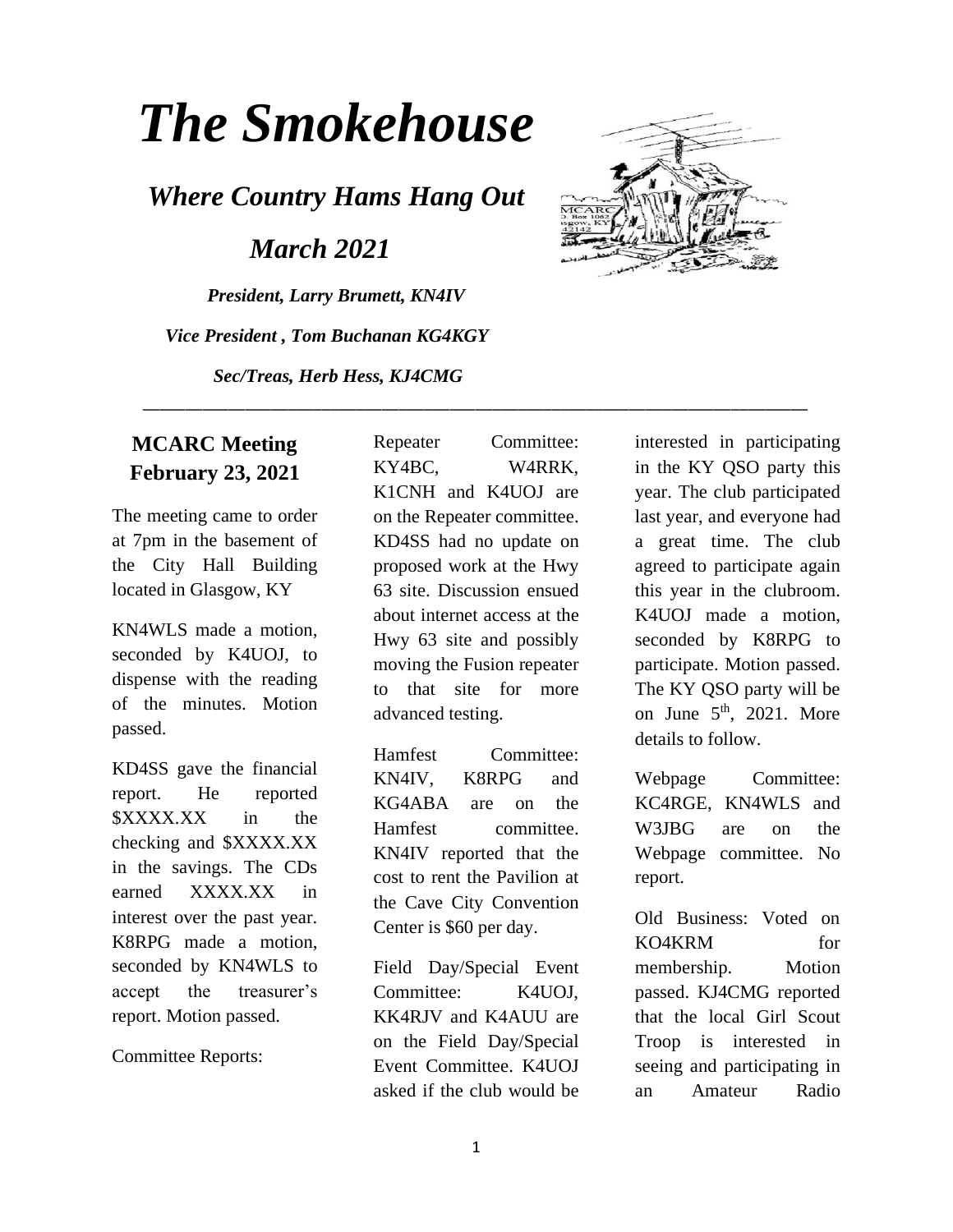demonstration but are waiting for warmer weather to possibly setup at American Legion Park.

New Business: None to report.

No further business to come before the meeting, KN4WLS made a motion, seconded by K8RPG to adjourn. Motion passed and the meeting was adjourned at 7:30pm. There were 8 members present for the meeting.



## **Report: Radio Amateurs in Israel Lose Access to Much Microwave Spectrum**

Radio amateurs in Israel have lost much of their spectrum between 1 and 6 GHz and suffered a "draconian" power reduction on 10 GHz, according to a report earlier this year in *Southgate Amateur Radio News*. The report said an Israeli Ministry of Communications amateur allocations document from

November 17, 2020, shows these changes between 1 GHz and 10.5 GHz.

The 9-centimeter band, which was 3.4 – 3.475 GHz, has been lost altogether. The FCC in the US announced last fall that it would be "sunsetting" amateur access on 3.3 – 3.5 GHz to accommodate burgeoning 5G wireless providers.

The 23-centimeter band in Israel has been pared back to 1260 – 1270 MHz from the former 1240 – 1300 MHz and is only accessible by Class A license holders for satellite uplinks at a maximum power of 25 W. Satellite segments remain on 6 centimeters (5650 – 5670 MHz) at 50 W and 5830 – 5850 MHz at 200 mW.

The maximum power level permitted on 3 centimeters  $(10 - 10.45$  GHz) is now just 100 mW, down from 100 W for Class A licensees.



**23-Centimeter Band in Region 1 Under Discussion Ahead of WRC-23**

In advance of World Radiocommunication Conference 23 (WRC-23), the amateur radio allocation at  $1240 - 1300$ MHz (23 centimeters) remains in the spotlight in International Telecommunication Union (ITU) Region 1 (Europe, the Middle East, and Africa). Chair of International Amateur Radio Union (**[IARU](http://www.iaru.org/)**) Region 1 Spectrum Affairs Barry Lewis, G4SJH, reported that preparatory work continued during the February  $15 - 19$  meeting of ITU-R Working Party 4C. Also representing the IARU was Ole Garpestad, LA2RR, with other IARU members present within national delegations from Australia, Brazil, Canada, and the US. The 23 centimeter WRC agenda item has initiated technical studies focusing on coexistence between the amateur services and the Galileo GPS (radio navigation satellite service or RNSS). The IARU participated in the meeting and delivered key information on amateur activities in this microwave band.

"This information is vital to ensure the amateur services are realistically represented in the studies as they move forward,"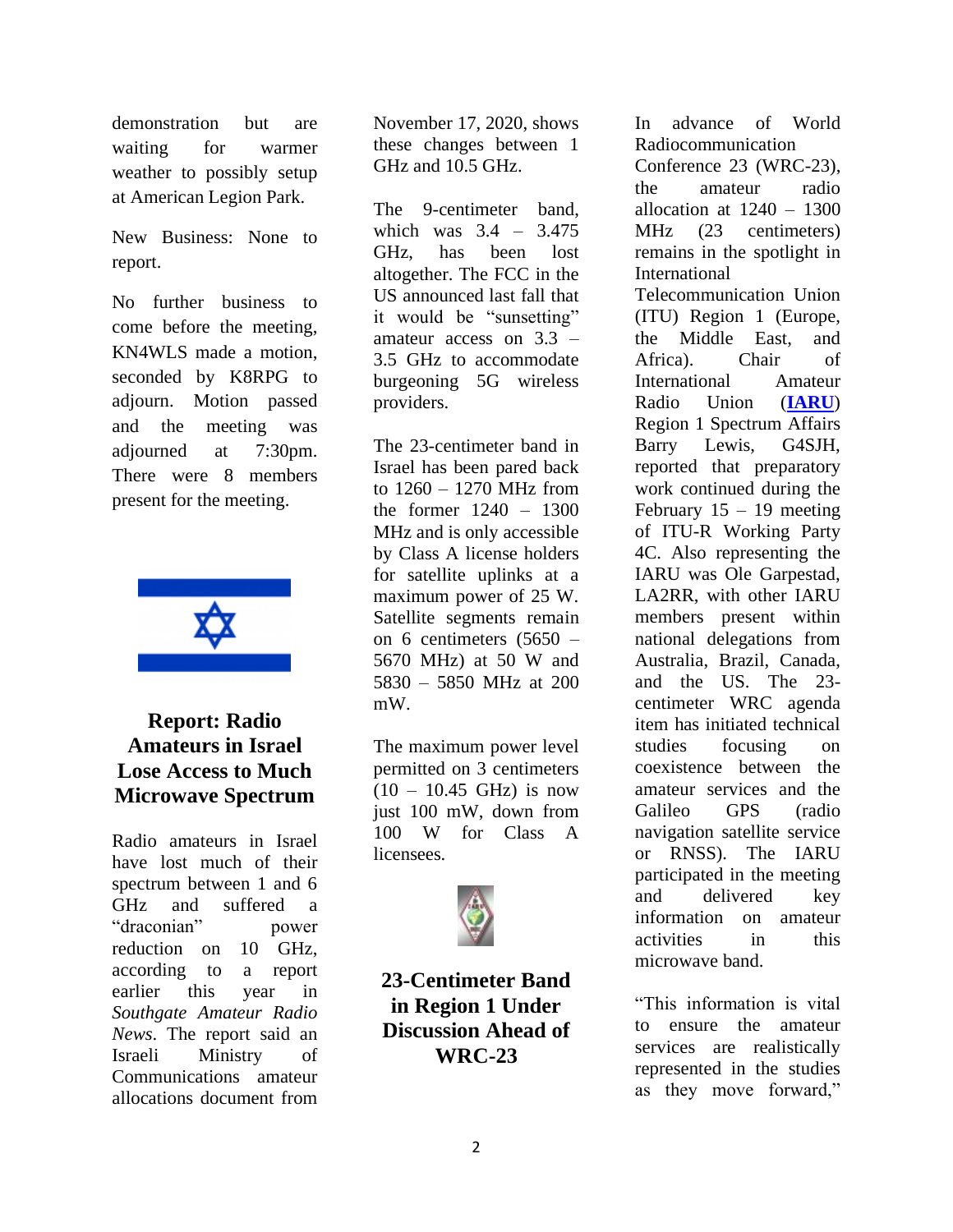Lewis said. "It remains vital that national amateur communities present their views on the importance of this band to their national regulators in a consolidated and consistent manner." To assist, IARU Region 1 is developing supporting material that member societies can refer to when addressing the topic with national regulators.

Work on this topic will continue throughout the year and beyond, both in ITU-R and in the Regional Telecommunications Organizations (RTOs). The **[Summary Meeting](https://www.iaru-r1.org/wp-content/uploads/2021/02/Report-from-WP4C_Feb-2021.docx)  [Repor](https://www.iaru-r1.org/wp-content/uploads/2021/02/Report-from-WP4C_Feb-2021.docx)**[t](https://www.iaru-r1.org/wp-content/uploads/2021/02/Report-from-WP4C_Feb-2021.docx) for the Working Party 4C meeting says, "The only administration that can be considered supportive toward proper treatment of the Amateur Services in this work is Germany." It encouraged support from outside Europe. Working Party 4C will meet again in July. — *Thanks to* AMSAT News Service *and AMSAT-UK*



# **Maritime Radio Day is Set for April**

The 10th anniversary of Maritime Radio Day (**[MRD](http://mrd.sfk-bremen.com/mrd_attention.php)**) will take place

from 1200 UTC on April 14 to 2200 UTC on April 15. The annual event commemorates nearly 90 years of wireless service for seafarers. Radio amateurs and shortwave listeners are welcome and should **[register](http://mrd.sfk-bremen.com/mrd_registry.php)** in advance by April 1.

Stations such as coastal radio stations and ships may participate only if operated by former commercial or Navy operators, or by radio technicians who worked on the installation and/or maintenance of naval equipment. Former Merchant Marine Radio Operators or former Ship's Electronic Technicians are encouraged to participate.

All traffic must occur around the following international naval frequencies on amateur radio bands: 1824 kHz; 3520 kHz; 7020 kHz; 10,118 kHz; 14,052 kHz; 21,052 kHz, and 28,052 kHz. The primary working frequency is 14,052 kHz. There is no power limit. Participants exchange QSA (signal strength, 1-5), QRK (readability, 1-5), name, call sign of last or favorite ship/aircraft/maintenance company, and "additionally a tr, msg and/or a QTC, if you like."

Submit an **[email](mailto:dl9cm@t-online.de)** or letter detailing stations worked to Rolf Marschner, Narzissenweg 10 53359, Rheinbach, Germany.



## **North Carolina Radio Amateurs Adapt Tailgating Hamfest to the COVID-19 Pandemic**

With most hamfests canceled due to the COVID-19 pandemic. some radio amateurs in Raleigh, North Carolina, have come up with a way to adapt with a tailgate hamfest in an unused shopping center parking area. The event grew out of the so-called **[Ham Radio](https://www.youtube.com/watch?v=6kD0GIQmnmw&feature=youtu.be)  [Taco Thursdays](https://www.youtube.com/watch?v=6kD0GIQmnmw&feature=youtu.be)**, begun many years ago by ARRL Life Member Alan Pitegoff, AB4OZ.

Pitegoff had to put his event on hold when the pandemic erupted. It was suggested that hams could gather and socialize at a safe distance by having a Taco Thursday with the taco truck outside in an adjacent empty parking lot. That event was a success, with participants remaining at their vehicles and bringing their own chairs. That success inspired